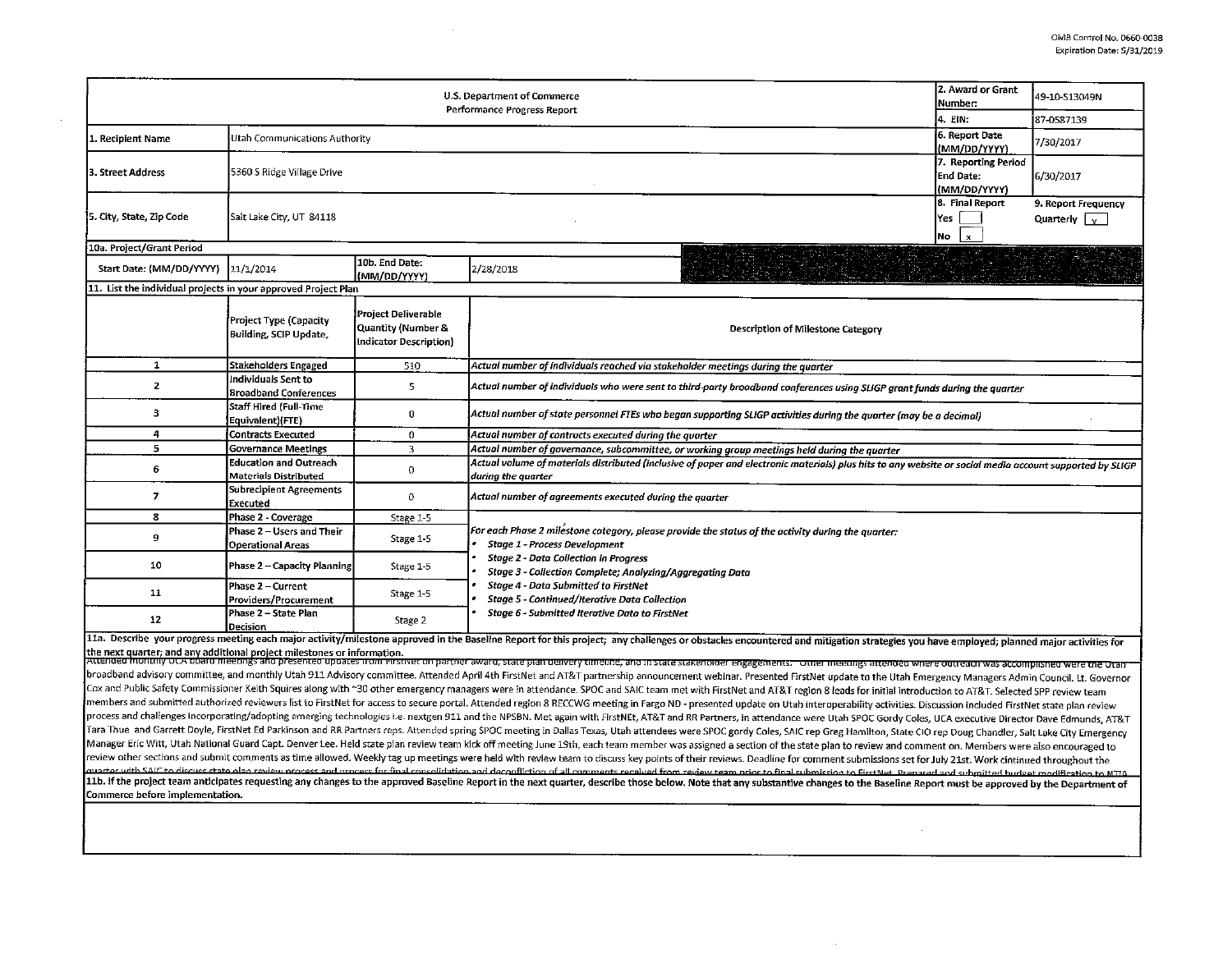llc. Provide any other information that would be useful to NTIA as it assesses this project's progress.

 $\sim$ 

11d. Describe any success stories or best practices you have identified. Please be as specific as possible.

12. Personnel

12a. If the project is not fully staffed, describe how any lack of staffing may impact the project's time line and when the project will be fully staffed.

| 12b. Staffing Table - Please include all staff that have contributed time to the project. Please do not remove individuals from this table.<br>Job Title | FTE%                                                                    |                              |                            |                      |                               |                   |                  |                                         |                                          |
|----------------------------------------------------------------------------------------------------------------------------------------------------------|-------------------------------------------------------------------------|------------------------------|----------------------------|----------------------|-------------------------------|-------------------|------------------|-----------------------------------------|------------------------------------------|
| Statewide Interoperability                                                                                                                               |                                                                         |                              |                            |                      | Project (s) Assigned          |                   |                  |                                         | Change                                   |
| Coordinator (SWIC)                                                                                                                                       | 0.54                                                                    | Oversee SLIGP activities     |                            | Filled               |                               |                   |                  |                                         |                                          |
| <b>SWIC Assistant</b>                                                                                                                                    | $\Omega$                                                                | Assist with SLIGP activities |                            |                      |                               |                   |                  |                                         | Currently vacant                         |
| SWIC Assistant for Utah tribes                                                                                                                           | Assist with SLIGP activities relating to the tribes in Utah<br>$\Omega$ |                              |                            |                      |                               |                   | Currently vacant |                                         |                                          |
| <b>UCA Director</b>                                                                                                                                      | 0.2                                                                     |                              | Oversight<br><b>Filled</b> |                      |                               |                   |                  |                                         |                                          |
| <b>UCA Operations Manager</b>                                                                                                                            | 0.1                                                                     | Oversight                    |                            |                      |                               |                   |                  |                                         | <b>Filled</b>                            |
| 13. Subcontracts (Vendors and/or Subrecipients)                                                                                                          |                                                                         |                              |                            |                      |                               |                   |                  |                                         |                                          |
| 13a. Subcontracts Table – include all subcontractors. The totals from this table must equal the "Subcontracts Total" in Question 14f.                    |                                                                         |                              |                            |                      |                               |                   |                  |                                         |                                          |
| Name                                                                                                                                                     | <b>Subcontract Purpose</b>                                              |                              | Type<br>(Vendor/Subrec.)   | RFP/RFQ Issued (Y/N) | Contract<br>Executed<br>(Y/N) | <b>Start Date</b> | <b>End Date</b>  | <b>Total Federal Funds</b><br>Allocated | <b>Total Matching Funds</b><br>Allocated |
| Accounting Support and<br>Solutions                                                                                                                      | Financial Management                                                    |                              | Vendor                     | N                    | N                             | 11/1/2014         | 3/25/2016        | \$74,880.00                             | 50.00                                    |
| Marketing                                                                                                                                                | Outreach Coordination                                                   |                              | Vendor                     | N                    | N                             |                   |                  | \$84,000.00                             | <b>SO.00</b>                             |
| Marketing                                                                                                                                                | Material Development                                                    |                              | Vendor                     | Ν                    | N                             |                   |                  | \$56,000.00                             | \$0.00                                   |
| Film Crew                                                                                                                                                | Educational Video                                                       |                              | Vendor                     | N                    | N                             |                   |                  | \$49,815.00                             | \$0.00                                   |
| Ballard Spahr, LLP                                                                                                                                       | Contract Review                                                         |                              | Vendor                     | N                    | N                             |                   |                  | \$17,000.00                             | 50.00                                    |
| Fletcher, Heald & Hildreth                                                                                                                               | Assistance in Project<br>Management                                     |                              | Vendor                     | N                    | Y                             | 3/23/2015         | 6/30/2015        | \$74,250.00                             | \$0.00                                   |
| AGRC                                                                                                                                                     | Data Gathering and Analysis                                             |                              | Vendor                     | N                    | Y                             | 7/1/2015          | 12/31/2016       | \$227,760.00                            | \$0.00                                   |
| Strata                                                                                                                                                   | Data Gathering and Analysis                                             |                              | Vendor                     | N                    | Y                             | 7/1/2015          | 12/31/2016       | \$81,000.00                             | \$0.00                                   |
| Third Sun Productions                                                                                                                                    | Web Site Development                                                    |                              | Vendor                     | N                    | N                             |                   |                  | \$11,400.00                             | \$0.00                                   |
| <b>HEB Business Solutions</b>                                                                                                                            | Financial Management                                                    |                              | Vendor                     | N                    | Y                             | 3/28/2016         | TBD              | \$16,045.00                             | \$0.00                                   |
| Scientific Applications Int'l Corp<br>through Knowledge Services<br>Contract                                                                             | SLIGP programmatic support, outreach & education<br>and web content     |                              | Vendor                     | Y                    | Y                             | 2/28/2017         | 2/28/2018        | \$189,964.00                            | \$0.00                                   |
| 13b. Describe any challenges encountered with vendors and/or subrecipients.                                                                              |                                                                         |                              |                            |                      |                               |                   |                  |                                         |                                          |
|                                                                                                                                                          |                                                                         |                              |                            |                      |                               |                   |                  |                                         |                                          |

 $\mathbf{v}$